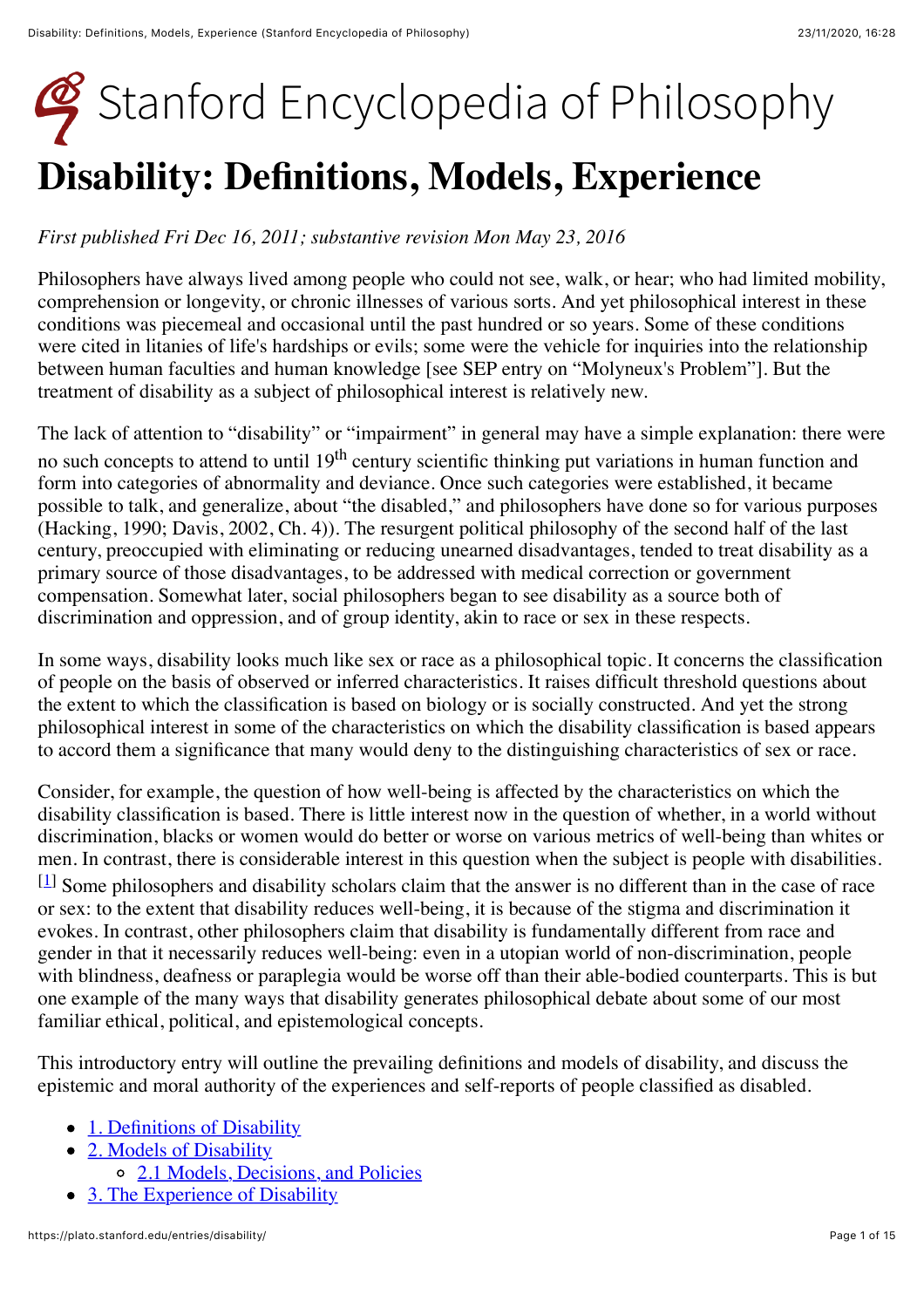- [3.1 Facts and Phenomenology](#page-6-0)
- o [3.2 Stigma and the Social Construction of Disability](#page-7-0)
- <sup>o</sup> [3.3 Epistemic and Moral Authority](#page-8-0)
- o [3.4 Whose Experience and Judgments?](#page-10-0)
- [3.5 The Place of Disability Experience in Bioethics and Public Policy](#page-10-1)
- [Bibliography](#page-11-0)
- [Academic Tools](#page-13-0)
- [Other Internet Resources](#page-13-1)
- [Related Entries](#page-14-0)

# <span id="page-1-0"></span>**1. Definitions of Disability**

The definition of disability is highly contentious for several reasons. First, it is only in the past century that the term "disability" has been used to refer to a distinct class of people. Historically, "disability" has been used either as a synonym for "inability" or as a reference to legally imposed limitations on rights and powers. Indeed, as late as 2006, the Oxford English Dictionary recognized only these two senses of the term (Boorse, 2010). As a result, it is hard to settle questions about the meaning of "disability" by appeal to intuitions, since intuitions may be confused by the interplay between older, ordinary-language definitions and newer, specialized ones.

Second, many different characteristics are considered disabilities. Paraplegia, deafness, blindness, diabetes, autism, epilepsy, depression, and HIV have all been classified as "disabilities." The term covers such diverse conditions as the congenital absence or adventitious loss of a limb or a sensory function; progressive neurological conditions like multiple sclerosis; chronic diseases like arteriosclerosis; the inability or limited ability to perform such cognitive functions as remembering faces or calculating sums; and psychiatric disorders like schizophrenia and bipolar disorder. There seems to be little about the functional or experiential states of people with these various conditions to justify a common concept; indeed, there is at least as much variation among "disabled" people with respect to their experiences and bodily states as there is among people who lack disabilities. Indeed, some have questioned, in part because of this variation, whether the concept of disability can do much philosophical work (Beaudry, 2016).

At the same time, defining "disability" solely in terms of social responses like stigmatization and exclusion does not distinguish disability from race or sex (Bickenbach, 1993)—a result that some disability scholars might welcome, but that begs, or obscures, an important question. The challenge of distinguishing "disability" from other concepts, without taking a simplistic or reductive view of it, has been taken up by various specialized definitions.

Two common features stand out in most official definitions of disability, such as those in the World Health Organization (2001; 1980), the U.N. Standard Rules on the Equalization of Opportunities for People with Disabilities, the Disability Discrimination Act (U.K.), and the Americans with Disabilities Act (U.S.) : (i) a physical or mental characteristic labeled or perceived as an impairment or dysfunction (in the remainder of this entry, we will refer to such characteristics as "impairments," without assuming the objectivity or validity of that label) and (ii) some personal or social limitation associated with that impairment. The classification of a physical or mental variation as an impairment may be statistical, based on the average in some reference groups; biological, based on a theory of human functioning; or normative, based on a view of human flourishing. However classified, impairments are generally seen as *traits* of the individual that he or she cannot readily alter. Just what makes a condition a trait or attribute of an individual is obscure and debatable, but there seems to be agreement on clear cases (Kahane and Savulescu, 2009).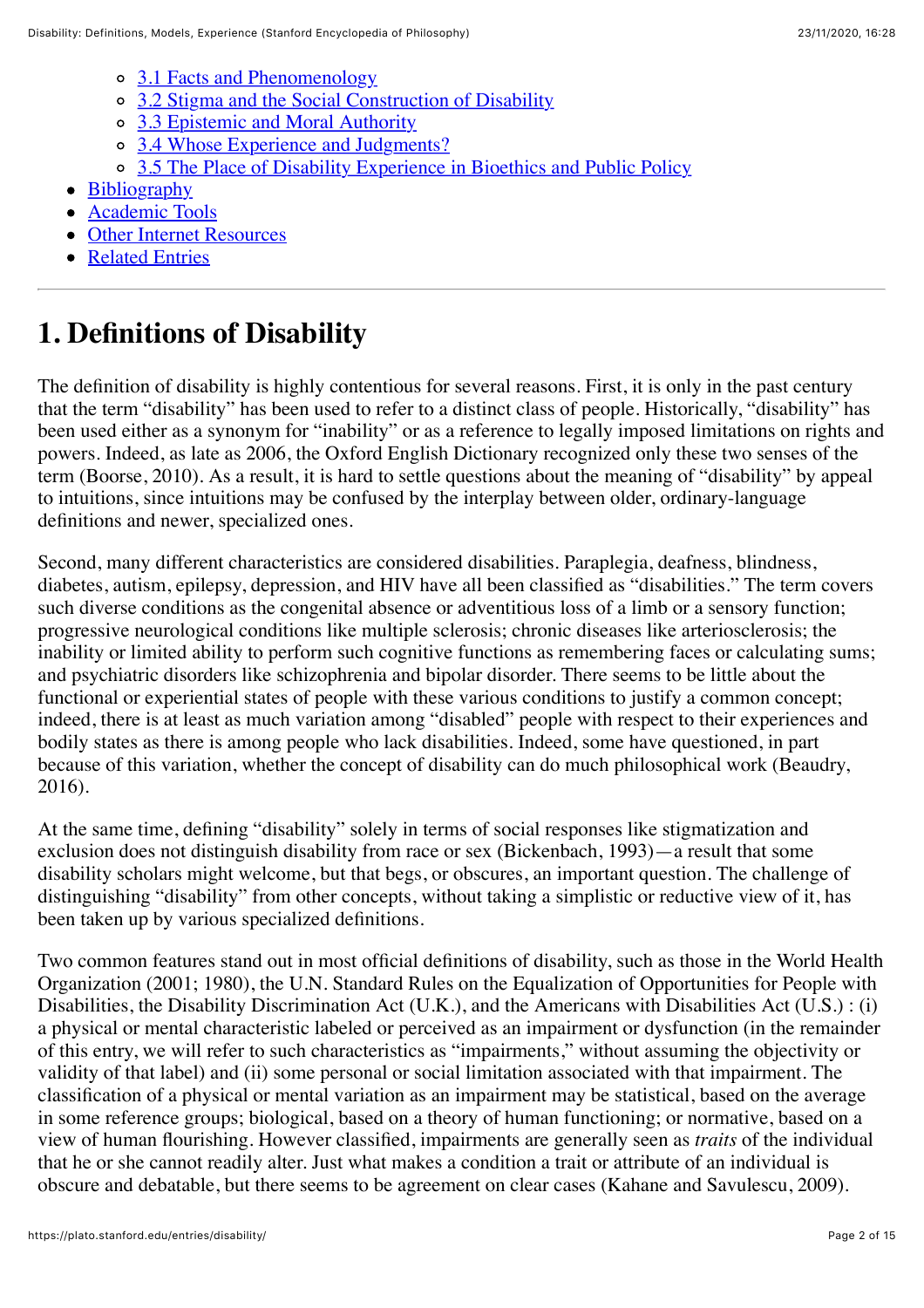Thus, poverty is not seen as an impairment, however disabling it may be, nor is tasteless clothing, even if it is a manifestation of impaired fashion-sense rather than scarce income. On the other hand, diseases are generally classified as impairments, even though they are rarely permanent or static conditions. Diseases that are not long-lasting, however, such as the flu and the measles, do not count as impairments.

The notion of a limitation is broad and elastic, encompassing restrictions on such "basic" actions as lifting one's arm (Nordenfelt, 1997; compare Amundson, 1992: actions "at the level of the person"); on more complex physical activities such as dressing and toileting; and on social activities like working, learning or voting (see Wasserman, 2001).

The characterization of both features is disputed. Several scholars have challenged the prevailing view of impairment as objective and biologically grounded (Shakespeare, 2006; Davis, 2002; Tremain, 2001; Amundson 2000). There is also disagreement about the conceptual and practical need for two categories of limitations, one involving personal activity, the other social or political participation—"disability" and "handicap," respectively (Wright, 1983; Edwards, 1997; Nordenfelt, 1997; Altman, 2001). But the most controversial issue in defining disability is the relationship between the two. At one extreme are definitions that imply, or are read to imply, that biological impairments are the sole causes of limitation. The definitions in the World Health Organization's 1980 International Classification of Impairment, Disability, and Handicap, and the Disability Discrimination Act (UK) have been interpreted this way. At the other extreme are definitions that attribute the limitations faced by disabled people solely to "contemporary social organization," such as the definition given by the Union of the Physically Impaired Against Segregation (UPIAS, 1976). Such definitions appear to treat impairments merely as "evocative" causes—as conditions that are subject to exclusion and oppression. They have been criticized for ignoring disadvantages that cannot be attributed to social attitudes and practices (Terzi, 2009, 2004; Shakespeare, 2006). But in characterizing disability in terms of exclusion, these definitions need not deny that impairments have undesirable aspects, such as pain or discomfort—merely that those aspects are not within the scope, or part of the meaning, of disability.

In-between are definitions which assert that individual impairment and the social environment are *jointly* sufficient causes of limitation. Perhaps the best-known example is the WHO's International Classification of Functioning, Disability and Health (ICF, 2001), which emphasizes that disability is a "dynamic interaction between health conditions and environmental and personal factors." Such interactive definitions predominate in current law and commentary on disability; even the ICIDH and DDA can be interpreted as compatible with this approach. The ADA is generally seen as adopting an interactive approach to disability, although it contains an amalgam of definitional features.

# <span id="page-2-0"></span>**2. Models of Disability**

These different understandings of the relationship of impairment to limitation inform two contrasting approaches to disability, often described as opposing models: the medical and social. The *medical model* understands a disability as a physical or mental impairment of the individual and its personal and social consequences. It regards the limitations faced by people with disabilities as resulting primarily, or solely, from their impairments. In contrast, the *social model* understands disability as a relation between an individual and her social environment: the exclusion of people with certain physical and mental characteristics from major domains of social life. Their exclusion is manifested not only in deliberate segregation, but in a built environment and organized social activity that preclude or restrict the participation of people seen or labelled as having disabilities.

In their extreme forms, the medical and social models serve to chart the space of possible relationships between impairment and limitation more than to reflect the actual views of individuals or institutions. (A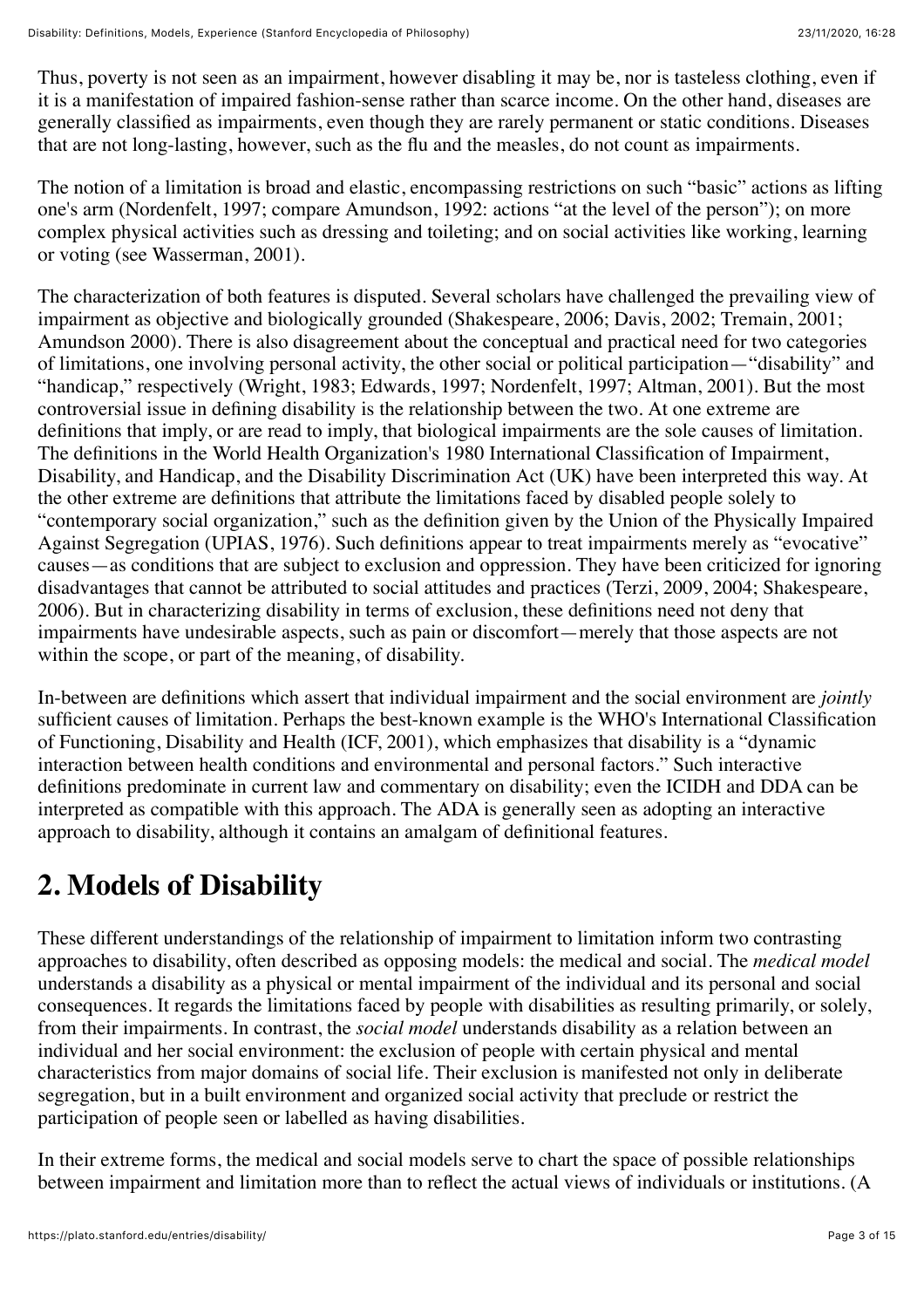variety of more formal models, described in Altman, 2001, graphically represent the causal complexity of disability.) The medical model is rarely defended but often adopted unreflectively by health care professionals, bioethicists, and philosophers who ignore or underestimate the contribution of social and other environmental factors to the limitations faced by people with disabilities.

A variety of social models are embraced by disability scholars and activists in and outside of philosophy. The "British social model" associated with the UPIAS (1976) definition quoted above appears to deny any causal role to impairment in disability. As suggested, however, that denial may best be seen as limiting the scope of "disability" to the effects of exclusion and discrimination (Beaudry, 2016), or as rhetorical, countering the prevailing emphasis on biological causes of disadvantage. More moderate versions of the social model maintain the emphasis on social causes while insisting on the interactive character of disability (e.g., Bickenbach 1993; Altman, 2001). Taking the poor fit between atypical embodiment and standard environments as their starting point, they treat disability as an interaction between biological and social causes, denying causal priority to either.

Implicit in the UPIAS definition of disability are two ways that society imposes limitations on disabled people, corresponding to two distinct strands of the social model. When the UPIAS claims that society "excludes" people with impairments, this suggests the *minority group model*, which sees people with impairments as a minority subject to stigmatization and exclusion. On this view, the main reason people with disabilities encounter hardship is because they suffer discrimination along the same lines as racial or ethnic minorities. Accordingly, civil rights protections and anti-discrimination laws are the proper responses to disability (e.g., Hahn, 1997 and Oliver, 1990). Perhaps the most familiar expression of the minority-group model is found in the preamble to the Americans with Disabilities Act, which describes people with disabilities as "a discrete and insular minority"—an explicit invocation of the legal characterization of racial minorities.

The UPIAS also asserts that "contemporary social organization" fails to "take into account" people with disabilities. This suggests the *human variation model,* according to which many of the challenges faced by disabled people do not result from their deliberate exclusion, but from a mismatch between their characteristics and the physical and social environment. On this view, disability is "an extension of the variability in physical and mental attributes beyond the present—but not the potential—ability of social institutions to routinely respond" (Scotch and Schriner, 1997). This view of disabilities as human variations is closely related to the view that disability is a universal human condition (Zola, 1989) or shared human identity (Davis, 2002, Ch. 1). The claim that disability is universal can be taken as nothing more than a prediction that we will all acquire familiar disabilities at some time in our lives. But that claim is better construed as one about the nature of disability; as maintaining that all human beings have physical or mental variations that can become a source of vulnerability or disadvantage in some settings.

These two versions of the social model are not incompatible, differing mainly in emphasis. The discrimination stressed by the minority group model generally leads to, and is expressed in, the societal failure to accommodate people with various differences. In some contexts, it is appropriate to analogize people with disabilities to racial minorities; in others, it is important to reject a dichotomy between disability and normality and treat impairments as continuous variations. If one goal of social policy is to remove discrimination and its enduring disadvantages, another is to encompass the full range of human variation in the design of the physical environment and social practices.

Although the social model, in one version or another, is now the dominant legislative, social-science, and humanities paradigm for understanding disability, stronger versions, particularly the British Social Model, have been subject to extensive criticism. Some argue that an adequate conceptualization of disability requires a recognition of impairments as an objective basis for classification, to distinguish disability discrimination from other types of discrimination (Bickenbach, 1993). Several critics argue that extreme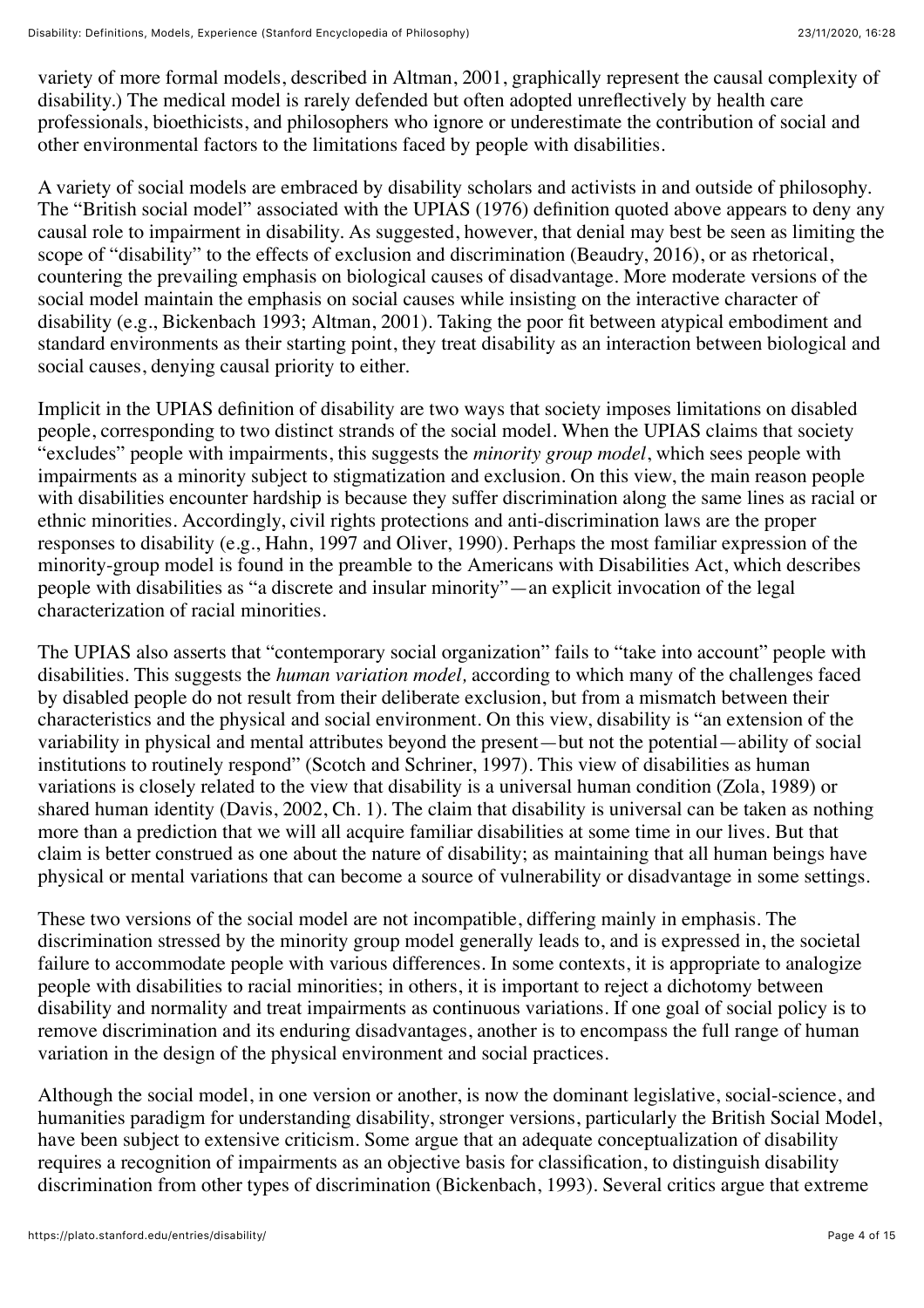versions of the model implausibly deny or understate the role of impairment itself as a source of disadvantage (Anastasiou and Kauffman, 2013; Terzi, 2009, 2004; Shakespeare, 2006). Others, however, contend that this criticism is misplaced, because the British Social Model does not deny the importance of impairments but rather seeks to restrict the notion of "disability" to social exclusion and oppression (Beaudry, 2016).

Another objection is that the social as well as the medical model both rest on a false dichotomy between biological impairments and social limitations. There are two versions of this objection. One maintains that disability is a complex phenomenon, in which biological impairment and social exclusion are deeply interwoven and difficult to tease apart (Martiny 2015; Anastasiou and Kauffman, 2013). The other version of this objection rejects the treatment of impairment as a (strictly) biological phenomenon. "Impairment," the argument goes, is no less a social construction than the barriers faced by people so classified. Claims that there is a stable biomedical basis for classifying a variation as an impairment are called into question by shifting classifications; by the "medicalization" of some conditions (shyness) and "demedicalization" of others (homosexuality). Moreover, the social environment appears to play a significant role in identifying and, arguably, in creating some impairments (dyslexia) (Cole, 2007; Shakespeare, 2006; Davis, 2002, Ch 1; Tremain, 2001; Amundson, 2000). What counts as an impairment may depend on which variations appear to be disadvantageous in familiar or salient environments, or on which variations are subject to social prejudice: Less-than-average height may be more readily classified as an impairment than greater-than-average height because the former is more often disadvantageous in environments designed for people of average height, or because it is generally seen as less desirable. For such reasons, it is difficult to establish the objectivity of the impairment classification by appeal to a clear and undisputed biomedical norm. Amundson (2000) goes so far as to deny that there is any biological basis for a concept of functional normality—a claim emphatically rejected by Boorse (2010).

The disputed objectivity of the impairment classification is adduced by Tremain to argue that impairments "must no longer be theorized as essential biological characteristics (attributes) of a 'real' body on which recognizably disabling conditions are imposed" (2001, 632). Rather, she argues that being classified as having an impairment is an integral part of the social process of disablement. Such criticism parallels the debate among gender theorists about whether we can distinguish sex from gender on the ground that gender is socially constructed whereas sex is not. [See the SEP entry on "Feminist Perspectives on Sex and Gender."]

Thus, some critics conclude that it is at best oversimplified and at worst futile to distinguish biological impairments from social limitations, or to attempt to separate and compare the biological and social contributions to the disadvantages of people with disabilities But even those who believe that the impairment classification can be defended in biomedical terms recognize that impairments are not merely biologically-defined atypicalities but also markers for discrimination—discrimination that may be reinforced by the conviction that it is a response to objective biological attributes. Anita Silvers (2003) has argued that a it is both possible and desirable to construct a neutral, value-free model of disability, using strictly descriptive criteria to identify atypical forms and functions, thereby allowing scholars with conflicting views to debate their normative and policy significance.

#### <span id="page-4-0"></span>**2.1 Models, Decisions, and Policies**

The medical and social models suggest (although they do not imply) different views about the impact of disability on well-being, and different views about how disability is relevant to reproductive decisions, medical interventions, and social policy. Those who accept a social model of disability regard the association between disability and well-being as highly contingent, mediated by a variety of environmental and social factors. They question conceptions of well-being that give a central role to the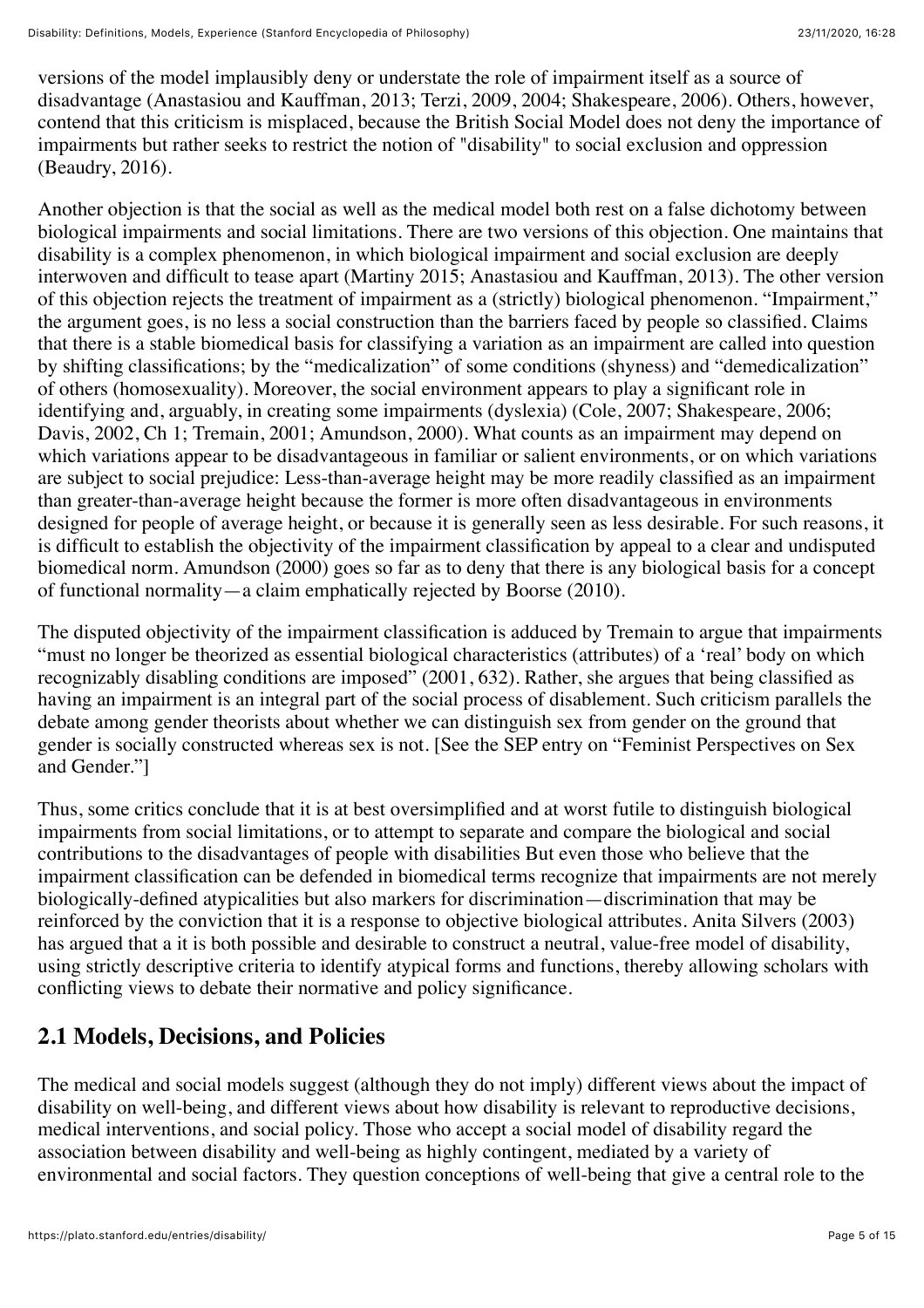possession or exercise of the standard array of physical and mental functions, as those conceptions imply, or are often taken to imply, that well-being is precluded or diminished merely by the absence or limitation of those functions. [see SEP entry (forthcoming) on "Disability: Health, Well-Being, and Personal Relationships"] As a result, they generally see the disadvantages of disability not only as externally caused, but as less formidable than they appear to people who view disability in largely biomedical terms. These differences are reflected in the conflicting assessments of life with disabilities found in the bioethics and public policy literature on the one hand, and disability scholarship on the other (contrast Brock, 2005 with Goering, 2008).

The different models of disability also seem to favor different responses to disability. The medical model appears to support the correction of the biological condition or some form of compensation when that is impractical; the minority group model appears to favor measures to eliminate or compensate for exclusionary practices and recognize their injustice; the human variation model appears to favor reconstruction of the physical and social environment to take into account a wider range of differences in human structure and function. Importantly, such reconstruction may also be supported by the minority group model as an antidiscrimination measure, since that model views exclusionary environments and practices as the characteristic form of discrimination against people with disabilities. The human variation model may just make explicit the appropriate social response to disability in a society without exclusion or discrimination.

But claims about the causes of disadvantage do not always yield straightforward prescriptions for their remediation (Wasserman, 2001; Samaha, 2007). In some cases, medical or surgical "correction" may be the most effective way to escape discrimination; if correction is not appropriate, that is because it reinforces discriminatory attitudes and practices. The proper response to the disadvantages associated with disability depends not only on causal attributions but also on moral judgments about responsibility, respect, justice. The debates over cleft lip surgery and breast reconstruction after mastectomy are not only about the comparative importance of biological and social factors in making the treated conditions disadvantageous. They also concern whether those interventions are justifiable uses of scarce medical resources, and whether they are complicit with suspect norms (Little, 1998), as in the case of skinlighteners for people of color (Asch, 2006).

# <span id="page-5-0"></span>**3. The Experience of Disability**

Although it is subject to dispute and qualification, the distinction between biological impairment and social limitation is relevant to many normative and policy issues, especially those concerning the choice between measures that modify the disabled individual or alter his environment. In this section, we consider the role of that distinction in addressing the critical question of how the experiences of people with disabilities are relevant to those issues. The disability rights movement has long complained that the perspectives of people with disabilities are too often ignored or discounted. The slogan that served as the title for James Charlton's 1998 book, *Nothing About Us Without Us* (Charlton, 1998; Stone, 1997) has often been invoked to demand the inclusion of people with disabilities in policy making and research concerning disability. The slogan suggests that they have both a unique perspective to bring to those activities and a right to take part in them. But what is the "us" to whom the slogan refers? Do persons with different disabling traits have enough in common to claim that there is a "disability perspective" to bring to bear on policy and research?

Such questions are best approached in terms of the two aspects of impairments recognized by most disability theorists: as structural or functional atypicalities, and as markers for discrimination. These two aspects of impairment roughly correspond with two distinct types of disability experience: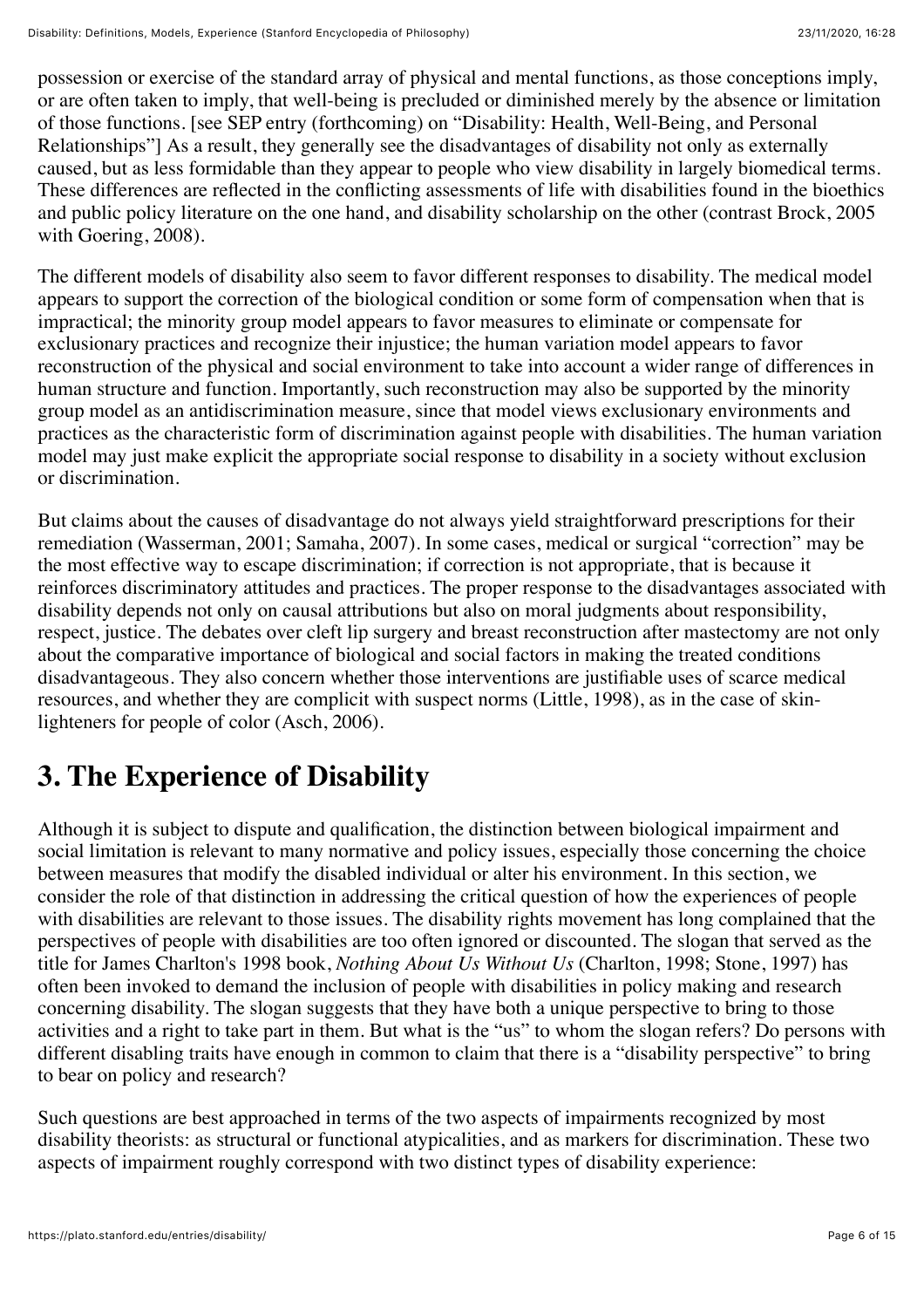- 1. The experience of living with an atypical structure or function—factual or phenomenological information about living with different physical, sensory, cognitive, or affective functions than does the majority of the population.
- 2. The experience of facing stigma and discrimination based on one's structural or functional atypicalities.

There may be more commonalities in one kind of experience than the other, and greater relevance to specific research or policy issues. Further, the epistemic and moral authority of statements made by people with disabilities about their experiences may vary with the kind of experience they describe.

## <span id="page-6-0"></span>**3.1 Facts and Phenomenology**

The first type of experience involves the particularities of living with atypical embodiment or functioning. Questions about this kind of experience are often framed as what-is-it like questions: "What is it like to" have moderate or profound deafness? use a wheelchair to move? be legally or totally blind? be unable to hold or manipulate objects with one's hands? have atypical speech? have a learning disability or a mood disorder? Such questions are sometimes requests for factual information about how one manages tasks with one's disability—"how do you do x if you are in a wheelchair?" In other cases, they are requests for self-reports about the phenomenological experience of being in a particular state—"what does it feel like to get around in a wheelchair?"[\[2\]](https://plato.stanford.edu/entries/disability/notes.html%232)

People accustomed to their impairments may have little to report about "what it feels like" to have them, in part because absence of a function or a sense may not be something they experience as such, and because their atypical ways of functioning or sensing may not, in themselves, be affect-laden—it is what they do unself-consciously, until it is called to their attention. The experience of atypical functioning or sensing may be far more salient for someone getting to know a person with a disability than it is to the person herself. It may also be highly salient to a person who is recently impaired, trying to function without limbs or senses that she used to have. But the experience of loss and frustration becomes less salient with time, peer and professional support, as she gets more immersed in going about day-to-day  $\text{life}$  $\boxed{3}$ 

Even when people with disabilities do report about what "it is like" to have their impairments, those reports may vary considerably. The most obvious reason is that there is tremendous variation in the sensory, physical and functional states of which "impaired" or "disabled" people are capable. A person who can see but not hear has very different sensory experiences from a person who can hear but not see, who in turn has very different experiences from a person who can see and hear but cannot move his legs. This point should be obvious, but it is worth stressing, because it underscores the fact that the labels "disabled" and "impaired" do not track a distinct phenomenological experience.

Moreover, even two people with the same impairment label might give different reports of how they do things or how they feel as they go about life with their impairment This could be due partly to differences in the character or extent of their impairment—not all people labeled "deaf" are deaf to the same extent. Further, their experience of life with an impairment may vary with the kinds of activity they engage in, and how they regard their impairments as affecting their opportunities for self-fulfillment. Opportunities in turn may be influenced by all the factors, unrelated to impairment, that affect everyone: the family and neighborhood in which one grows up or now lives; one's disposition or personality; the financial resources at one's disposal; or one's education, religion, sex, or race. Moreover, people's experience of living with an atypical function sometimes may be difficult to distinguish from their experience of stigma and discrimination.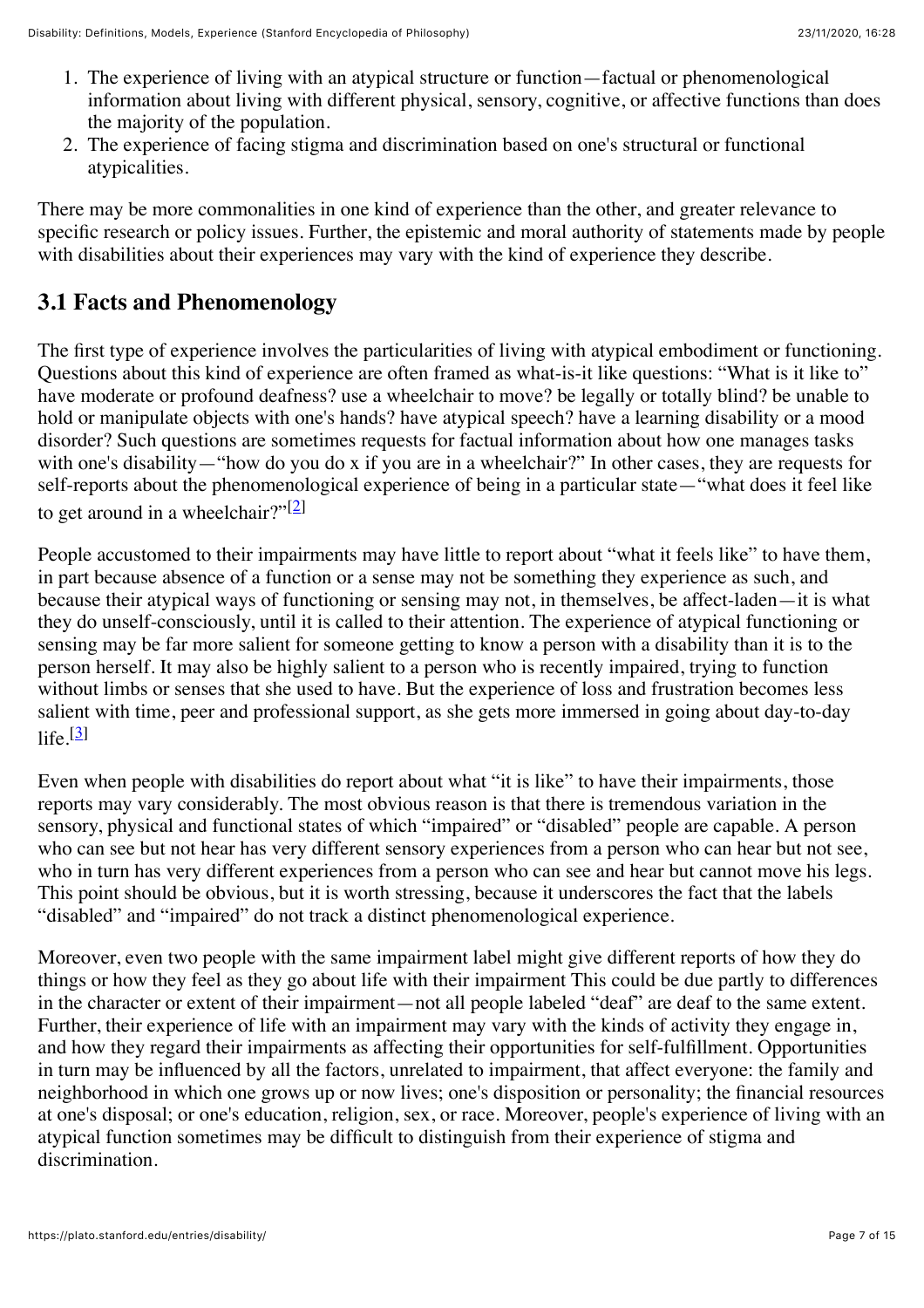Despite these differences, the experiences of living with diverse impairments have one thing in common —they are likely to be ignored, or given insufficient weight, in the design of the physical and social environment. Unlike new acquaintances, planners and policy makers may pay little attention to "what it is like" to get around with atypical functions. In constructing buildings, transit systems, and work schedules, they often fail to listen carefully to what people with various impairments say about their experiences of daily living. Those experiences cannot be adequately simulated by spending a day in a wheelchair or walking around with a blindfold—indeed, the confusion and disorientation that nondisabled people experience in simulating impairments is a very misleading guide to the way people with disabilities experience and negotiate the activities of daily living. Moreover, in learning about the experiences of living with atypical functions, planners and policy makers cannot take any single impairment as representative. The experiences of people with different impairments differ as much from each other as they do from the experiences of nondisabled people. As the human variation model emphasizes, the very diversity of impairments poses an important challenge for an inclusive society.

## <span id="page-7-0"></span>**3.2 Stigma and the Social Construction of Disability**

If "baby boomers" who have not learned electronic communication become a despised, as opposed to merely statistical, minority, and if, as a result, they become cut off from friends and acquaintances who rely on email and social media for long-distance communication, and who dismiss them as luddites and fogeys, they will learn something about the social construction of disability. They will learn even more if they cannot cross the "digital divide" or can do so only at considerable economic cost or cognitive strain, or if they are still regarded as luddites and fogeys even when they do. They will experience something of the stigma and discrimination that cut across impairments.

The second type of disability experience, then, is of attitudinal barriers to ordinary activity that are facts of life for people with disabilities. According to the social model, which highlights these barriers, the "disability experience" that links people with cystic fibrosis to people with epilepsy, learning disabilities, or cerebral palsy is one of having to deal daily with the largely negative responses of others. These negative responses involve several elements. The most discussed is overt stigmatization and discrimination: being treated as a social outcast, losing out on jobs, friends, or partners, because other people do not want to interact with a person with a disability, or enduring grossly inadequate accommodation because reasonable accommodation is thought too costly or troublesome.

But there are also less overt ways that society makes living with a disability difficult. Simply being different from the majority of the population, in a way that the majority makes salient, can make people with disabilities feel isolated or alienated. This experience is similar to those not only of other stigmatized minorities, such as African-Americans or LGBTs, but of people with atypical characteristics who may not form a distinct political or cultural minority but are nonetheless constantly reminded of their difference. For example, people whose spouses have died and older adults who are single for whatever reason may feel excluded from social events intended for couples, or face the presumption that they have a (usually opposite-sex) partner ("And what does your husband do?").

It is in the social construction of disability that we move from the particularity of any one disability toward the common social experiences of people with disabilities. Stigma, discrimination, and imputations of difference and inferiority are all parts of the social experience of disability. Being greeted at a party or a conference not by "hello" but by "do you need any help?" and having virtually every aspect of one's interests, tastes, and personality attributed to one's disability are also parts of the disability experience. As one writer describes it, if he cooks it is because he doesn't want to be seen in public; if he eats in restaurants it is because he can't cook (Brickner, 1976). Disability becomes a "master status," preventing people from playing any adult social role and eclipsing sex, race, age, occupation, or family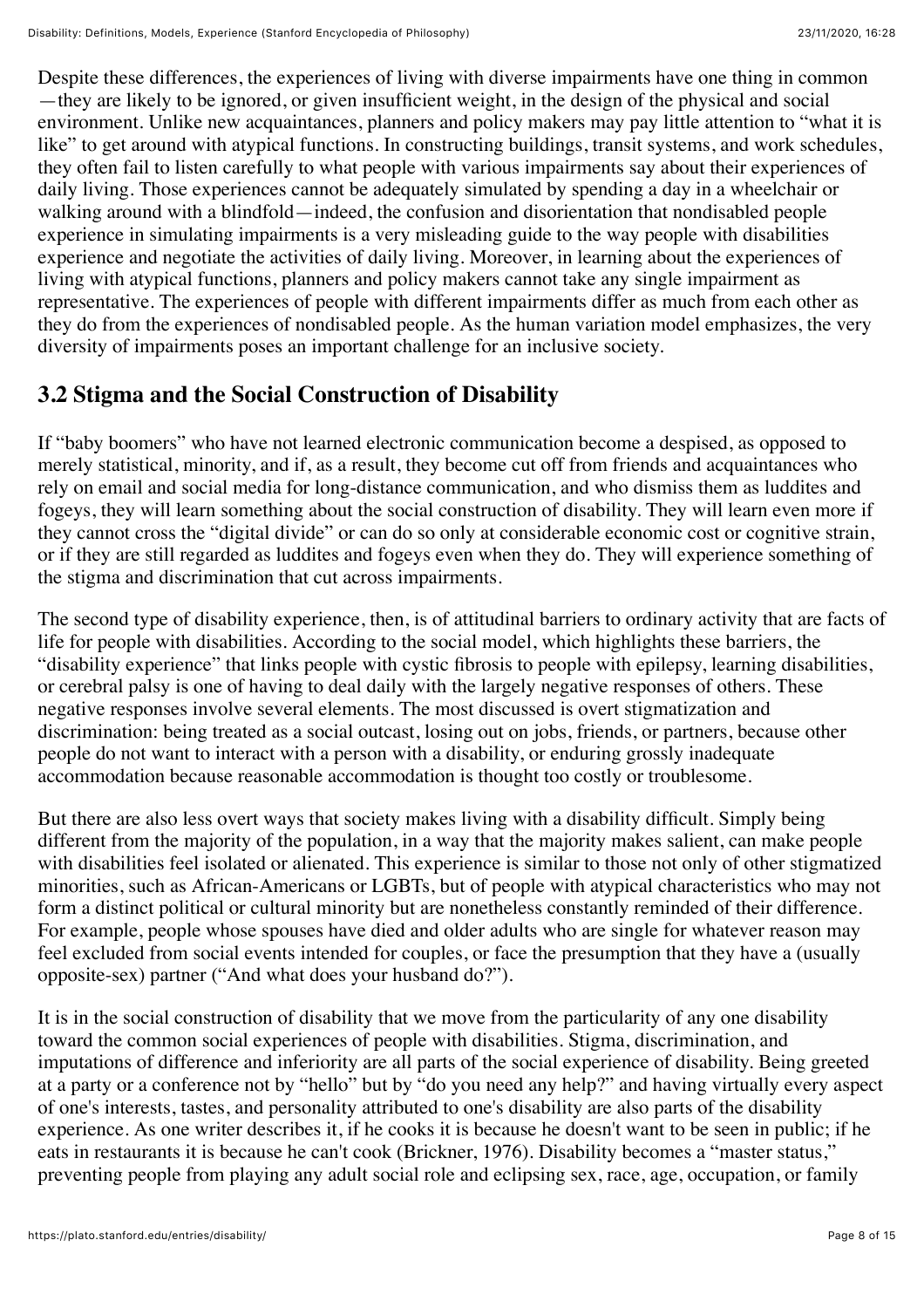(Goffman, 1963; Gliedman and Roth, 1980). Many nondisabled people assume that people with disabilities won't make good partners and cannot or should not become parents (Safilios-Rothschild, 1970; Shakespeare, 1996; Asch and Fine, 1988; Wates, 1997). People with disabilities are perceived to be globally helpless based on their need for assistance with some facets of daily life (Wright, 1983), fueling the conviction that they are unable to render the help needed for successful partnership or parenting. Most nondisabled people, after all, are not told that they are inspirations simply for giving the correct change at the drugstore. Perhaps there would not even be a "disability experience" in a world without the daily indignities, barriers, and prejudices that characterize life with disability almost anywhere.

Just as there is great variation in how members of racial and sexual minorities experience stigmatization, however, disabled people's experience also varies. In claiming that the experience of stigma unites disabled people, we must be careful to acknowledge those differences. For example, a major source of variation is whether the disability is visible or invisible (Davis, 2005; Banks and Kaschak, 2003). Whereas visibly disabled people must deal with being instantly classified as "different" and inferior, people with invisible disabilities are often placed in the stressful and exhausting position of having to convince others that they are "really" disabled and not asking for special treatment. The alternative is to keep quiet and forgo needed assistance, which carries other costs, such as the stress of keeping a secret or trying to decide if a particular disclosure is safe (Schneider and Conrad, 1985; Davis, 2005).

In addition, disabled people who are also members of other stigmatized groups may experience a distinct kind of stigmatization that is "more than the sum of its parts." For example, disabled women are disproportionately affected by society's obsession with body image: they must confront not only sexism and prejudice against disabled people, but a particularly virulent combination of the two that stigmatizes women who do not fulfill a narrow ideal of feminine beauty (Crawford and Ostrove, 2003) or are thought incapable of performing the stereotypically female role of nurturer (Asch and Fine, 1988). In a similar way, both African-Americans and disabled people are frequently stereotyped as dependent or ineffectual. And so African-Americans who are also disabled face a particularly high burden in overcoming these stereotypes.

Moreover, some would argue that to the extent that people with disabilities have distinct and common experiences, they are due to embodiment as well as stigmatization. A disputed but much-discussed strand of feminist philosophy holds that the experience of being female differs in important ways from being male, regardless of cultural position, discrimination, or political and economic power. On this view, women differ in some important ways from men because of the biology of femaleness and of childbearing, and those differences should be seen as gateways into philosophical and moral understanding (Whitbeck, 1972). Discussions of "race" are similarly complex: is the experience of "race" entirely socially constructed, or is there a biological component after all? (See generally *APA Newsletter on the Black Experience*, 2000). Debates about the experience of disability can be enriched by understanding these debates about other minority groups, even if disability differs in significant respects. On the one hand, the biological reality of many significant impairments affects the experience of those with the impairments. On the other hand, different impairments shape experience in very different ways. Clearly, "the experience of disability" is complex, and usefully compared to the experience of other stigmatized minorities.

## <span id="page-8-0"></span>**3.3 Epistemic and Moral Authority**

The first-hand experience of stigmatization may confer two sorts of authority on people with disabilities. The first is epistemic. There should be "nothing about us without us" because any discussion of, or research into, disability not informed by that experience would likely be inaccurate and misguided. For example, discussions of well-being that do not take into account the perspective of disabled people may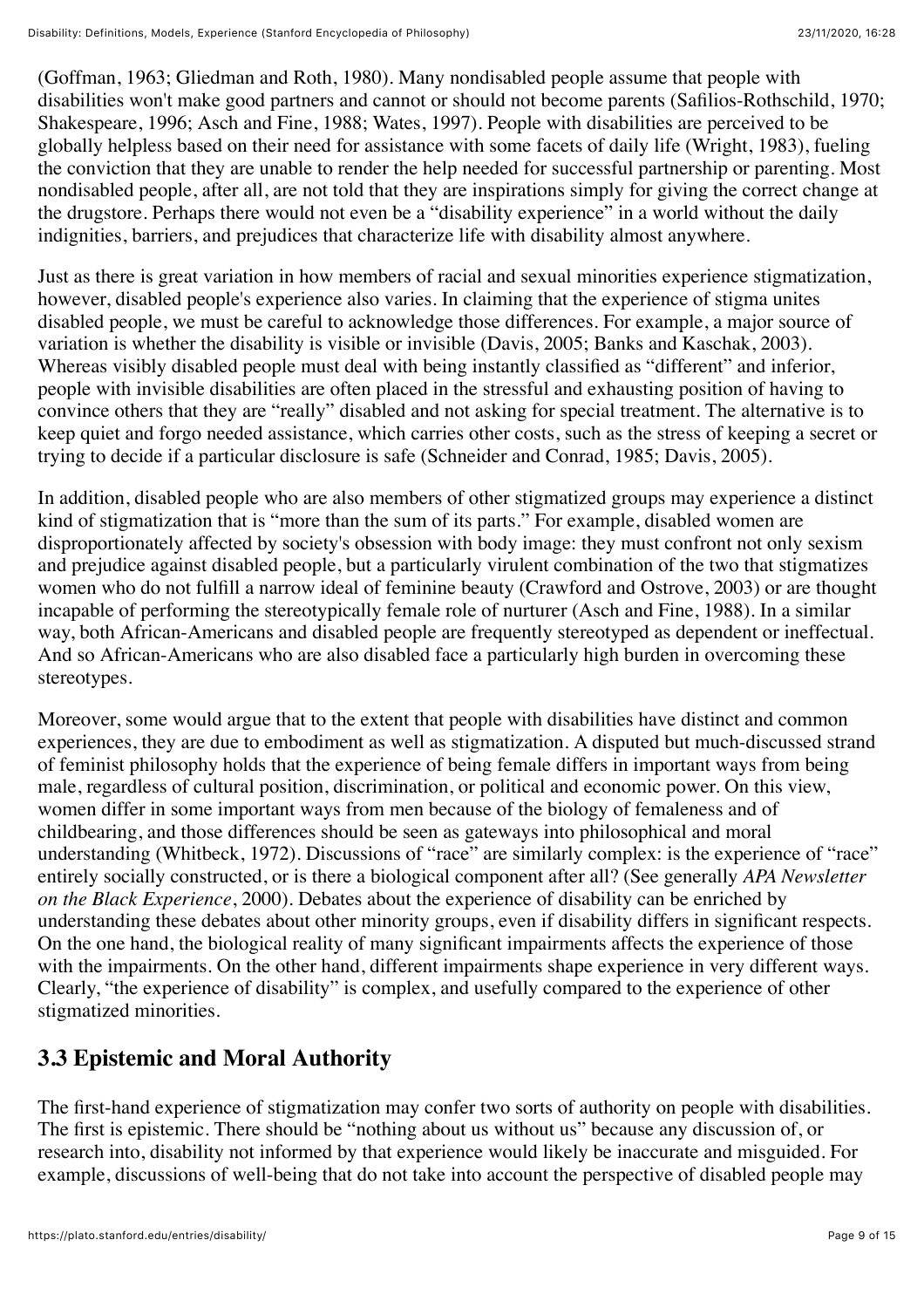assume that their level of happiness or satisfaction is much lower than it in fact is, or that it is lower mainly because of difficulties directly attributable to impairments rather than to attitudes and social barriers. This is but one application of the more general issue of first-person authority: the extent to which people have special or privileged knowledge of their own mental states and experiences [see SEP entry on "Self-Knowledge"]. Although this is a subject of great controversy in the philosophy of mind, there is widespread agreement that, at minimum, first-person ascriptions of mental states carry a defeasible presumption of correctness.

But there is an additional epistemic reason for according significant weight to the first-hand reports of people with disabilities. The observations and judgments of all stigmatized minorities are frequently discounted, but people with disabilities face a distinct handicap. There is a powerful, pervasive tendency among philosophers, social scientists, and laypeople to dismiss their self-appraisals as reflecting ignorance, self-deception, defensive exaggeration, or courageous optimism [see SEP entry on "Feminist Perspectives on Disability", Sec. 3]. Giving those self-appraisals heightened attention and deference may be an appropriate and effective way to counteract or correct for that tendency.

Epistemic authority thus provides a good reason for encouraging disabled people to speak about their experiences and for nondisabled people to listen when they do. But there is another reason as well: people who suffer stigmatization, disrespect, and discrimination have a moral claim to be heard that is independent of the accuracy of their testimony. Even if someone lacking those experiences could convey them accurately and vividly, she would not be an adequate substitute for those who had the experiences. The experience of stigmatization, like the experience of other forms of oppression, calls for recognition, and thereby may impose a duty on those fortunate enough to have avoided such experiences to listen closely to those who have had them. To settle for second-hand accounts of those experiences or to ignore them altogether seems disrespectful to the victims. The conviction that the oppressed have a right to a hearing lies behind the recent proliferation of Truth Commissions and tribunals. It also helps explain the frustration of crime and torture victims denied an opportunity to tell their stories, even when their oppressors receive punishment without their testimony. Though few disability advocates would demand a tribunal for the routine indignities of life with disabilities in developed countries, most demand a far greater voice in the media depiction of people with disabilities, in research about them, and in policies concerning or affecting them.

At the same time, there are several dangers associated with placing too much emphasis on the moral privilege of victims of stigmatization. First, there is the danger of defining people by their oppression. The victims may not want to be spokespeople or witnesses, or not for very long; they may want to move on. It is important to recognize both the moral authority of victims to testify and their prerogative to decline that role.

Second, emphasizing the moral privilege of the stigmatized may obscure differences in the experience of stigmatization, and in the sort of authority it confers. As we have seen, there is tremendous variation in the ways that disabled people experience stigma, although certain broad generalizations may hold.

Third, in conferring privilege on those who experience particular forms of oppression, we may obscure or slight the shared vulnerability of all human beings. For example, Ruth Anna Putnam champions social improvements for women and other disadvantaged people but is wary of a particularist feminist theory of justice, which may fail to emphasize commonality of human experience and human need (Putnam, 1995). Might a similar wariness be warranted for disability? If, as Scotch and Schriner (1997) point out, we had a philosophy and public policy based on common human needs, we might be able to get rid of "special needs" and focus on multiple methods of meeting common ones, with no negative shadow cast on any of those varied methods.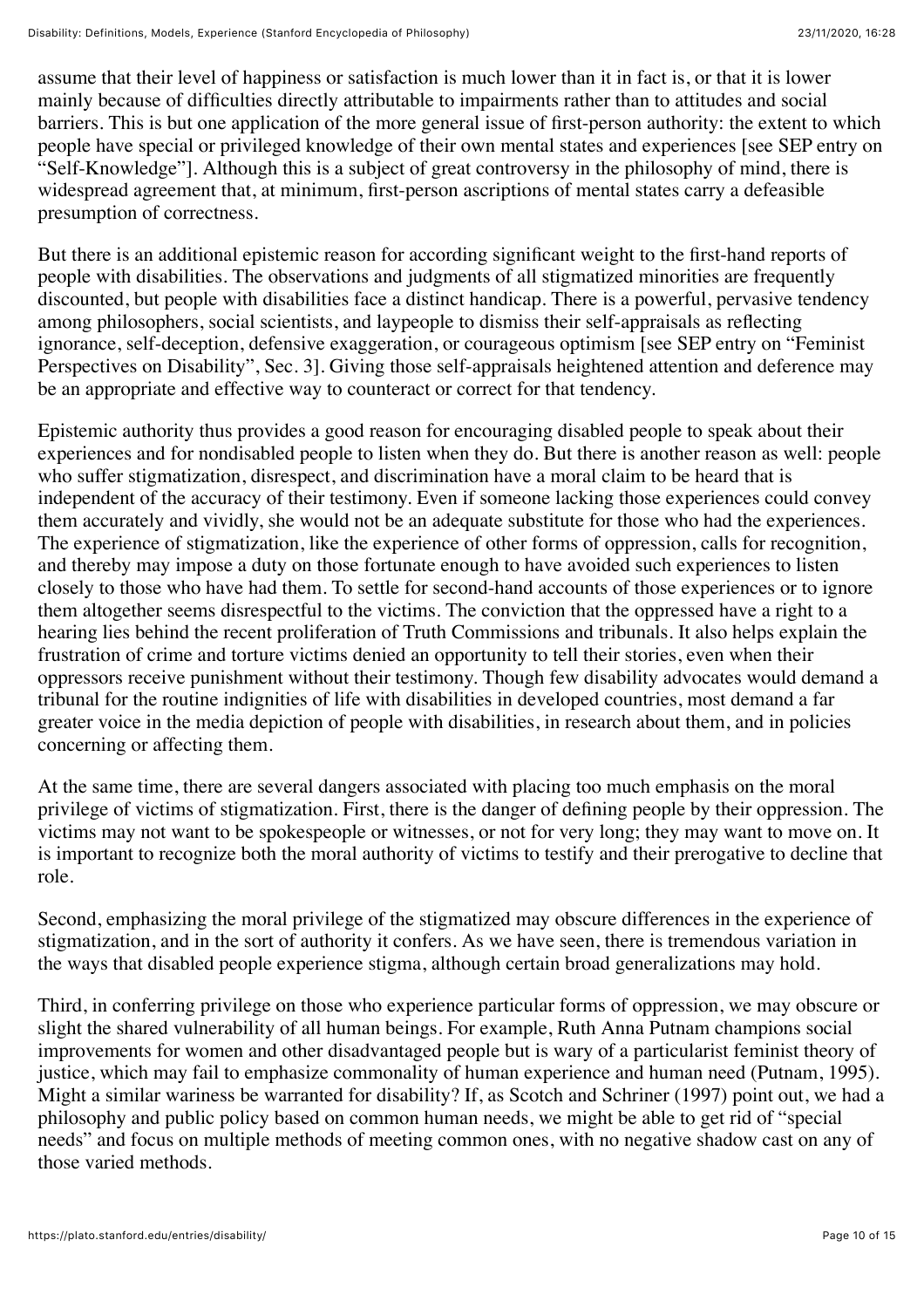Further, when only the marginalized are asked to share their "experiences," the experiences of the dominant group are left unarticulated, unexamined, and unexplored. Once we argue that people with disabilities need to be heard in bioethics and policy debates as they describe the values and difficulties in their lives, we should also be arguing for experiential accounts of the dominant group. When dominants examine their own experiences, they might see similarities to as well as differences from those who have been marginalized. Both groups might benefit as a result.

## <span id="page-10-0"></span>**3.4 Whose Experience and Judgments?**

The final danger in emphasizing the experience of stigmatization is that it will exclude the voices of many people classified as having disabilities but who do not see themselves as disabled or stigmatized. People with disabilities include millions who do not tend to speak in social model terms and who may not typically speak to their social, as opposed to their medical situation (although they do file discrimination complaints under the ADA when they think it appropriate). People who have back problems, cancer histories, Parkinson's disease, Type II diabetes, stroke, emphysema, forms of dementia, mood disorder, schizophrenia, substance abuse, or HIV do not typically count themselves as part of the "disability community." The case for including such people is based in part on the shared experience of sociallymediated exclusion. For example, a person who has difficulty breathing because of emphysema and cannot visit friends because she cannot walk to a distant bus stop is disadvantaged by social organization in an analogous way to the person with paraplegia who can't meet friends in inaccessible restaurants.

Such inclusiveness, however, requires an acceptance of diverse attitudes and opinions. Even if the majority of people we would classify as having disabilities perceived societal mistreatment and institutional barriers to be more oppressive than their diagnoses, not all of them would share that view or agree on the best response. African-Americans have different views about affirmative action, and many women do not believe that the option of legal abortion is essential for women's full participation in society. Disability theorists can find it frustrating that most nondisabled people in bioethics dispute their claims about their experience, but those theorists must respond to whatever challenge to the social model is posed by people with disabilities who see their condition, and not society, as the major impediment to their living rewarding lives. Many people with both congenital and acquired disabilities have said that they don't want cures but do want societal change, but that hardly warrants the charge that Christopher Reeve wasn't speaking from his experience of disability when he argued that what he wanted was "cure" and not social change (Johnson, 2003; Shakespeare, 2006).

#### <span id="page-10-1"></span>**3.5 The Place of Disability Experience in Bioethics and Public Policy**

Let us grant that a large number of people with particular impairments will say at least some similar things about life with those impairments, especially concerning stigma and discrimination. We are still left with complex questions about what uses to make of such experience in shaping public policy.

Clearly, one critical role is educational. Forty years ago plenty of well-meaning men wondered why women objected to having doors held for them, or to the exclusive use of male pronouns to refer to humans generally. Language, social conventions, and many aspects of life have changed because men listened to women's accounts of how seemingly innocuous acts felt, and of why those acts held not-soinnocuous implications for their self-realization and social participation. "Why is that person on crutches so offended when I ask him if he's traveling alone?" says the flight attendant who doesn't ask the same question of his nondisabled seatmate. Why doesn't the man who is blind let it go when a cab driver won't take his money? A nondisabled person may think it would be great not to pay the outrageous fare as the meter climbs in New York City traffic.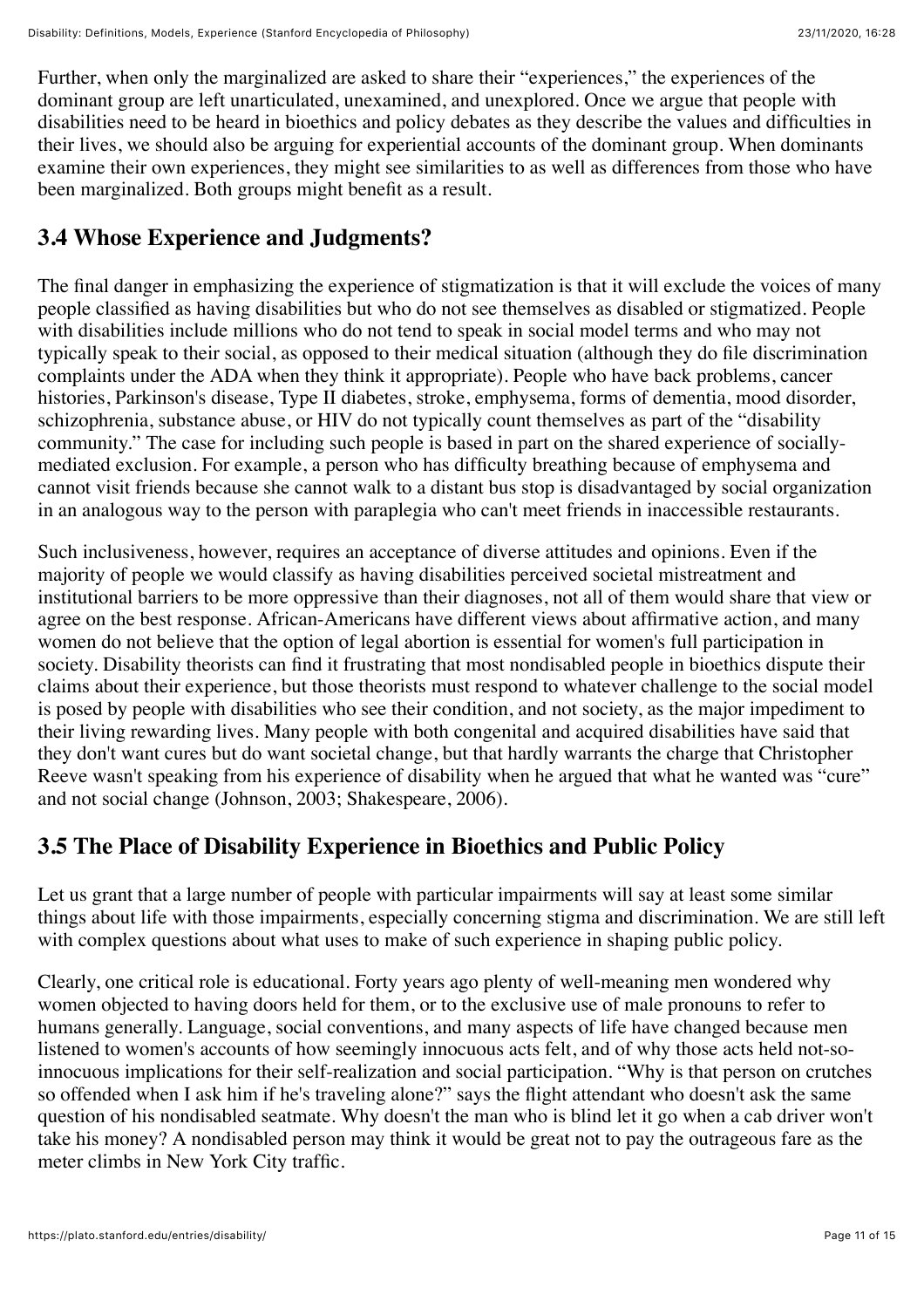The educational value in explaining the daily experience of stigma goes far beyond "sensitivity training." In making nondisabled people aware of how much of "the burden of disability" arises from routine, seemingly innocuous social interactions, people with disabilities can help to convince them that the direct or internal effects of their various impairments are not nearly as bad as imagined.

Taking the experiences of disabled people seriously may also have important implications for health policy. As is apparent in many bioethical and policy discussions, most nondisabled people, including health professionals, imagine the experience of disability to be far worse than reported by the disabled themselves (Basnett, 2001 and Gill, 2000). This gap is not explainable solely by the limited contact between the two groups. In developing a plan for Medicaid rationing in Oregon in the early 1990s, nondisabled people ranked treatments to sustain the lives of people with quadriplegia as of very low priority because of their presumed low quality of life (Menzel, 1992); people with quadriplegia complained that they had been left out of the surveys and that their appreciation of their lives had not informed the ranking process**.** Such serious policy errors might have been avoided by a recognition that people with disabilities had the same epistemic authority as nondisabled people to assess the quality of their lives.

The varied experiences of functioning with an impairment may have a more modest role to play in policy deliberations than the common experiences of stigma and discrimination. But that role is still an important one. In designing buildings, transit systems, and other public and private facilities, and in establishing norms of conduct in schools and workplaces, we need to know a lot about how people with atypical functions get around and get along. It is not enough to ensure that the width of a doorway exceeds the width of a standard wheelchair; it is also important to find out about the preferences of wheelchair mobilizers before and after they enter a building. This kind of information is no different from that routinely elicited from nondisabled people in designing facilities. But it requires the representation of people with a wide array of impairments, and it requires respectful attention to the minutiae of their daily lives.

# <span id="page-11-0"></span>**Bibliography**

- Altman, B., 2001, "Disability Definitions, Models, Classification Schemes, and Applications," in *Handbook of Disability Studies*, G. L. Albredht, K.D. Seelman, and M. Bury, Thousand Oaks, CA: Sage Publications, pp. 97–122.
- *American Philosophical Association Newsletters*, Spring 2000, 99(2). This includes (among others) newsletters on: Philosophy and the Black Experience; Feminism and Philosophy; Philosophy and Lesbian, Gay, Bisexual, and Transgender Issues; Hispanic/Latino Issues in Philosophy.

*Americans with Disabilities Act*, 1990, [[Available online.](http://www.ada.gov/pubs/ada.htm)]

- Amundson, R., 1992, "Disability, Handicap, and the Environment," *Journal of Social Philosophy*, 23(1): 105–19.
- –––, 2000, "Against Normal Function," *Studies in History, Philosophy, Biology and Biomedical Science*, 31(1): 33–53.
- Anastasiou, D., 2013, "The Social Model of Disability: Dichotomy between Impairment and Disability," *Journal of Medicine and Philosophy*, 38(4): 441–459.
- Anderson, E., 1999, "What is the Point of Equality?" *Ethics*, 109: 287–337.
- Asch, A., 2006, "Appearance-Altering Surgery, Children's Sense of Self, and Parental Love" *Surgically Shaping Children: Technology Ethics, and the Pursuit of Normality*, E. Parens (ed.), Baltimore: John Hopkins University Press, pp. 227–252.
- Asch, A., and M. Fine, 1988, "Introduction: Beyond Pedestals," in *Women with Disabilities: Essays in Psychology, Culture, and Politics*, M. Fine and A. Asch (eds.), Philadelphia: Temple University Press, pp. 1-37.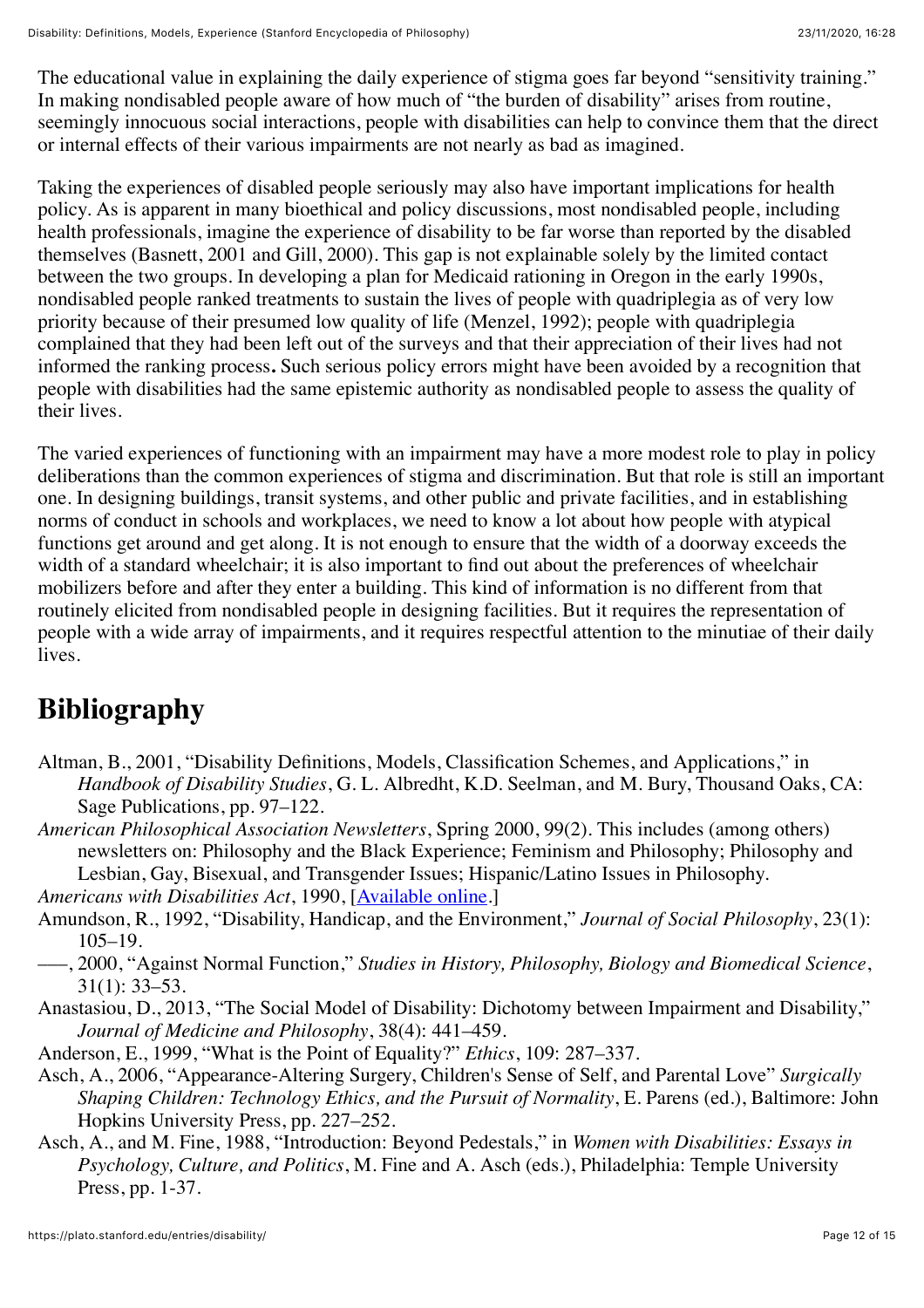- Banks, M. E., and E. Kaschak (eds.), 2003, *Women with Visible and Invisible Disabilities: Multiple Intersections, Multiple Issues, Multiple Therapies*, New York: Haworth Press.
- Basnett, I., 2001, "Health Care Professionals and Their Attitudes toward Decisions Affecting Disabled People," in *Handbook of Disability Studies*, G.L. Albrecht, K. Seelman and M. Bury (eds.), Thousand Oaks, CA: Sage Publications, pp. 450–467.
- Beaudry, J., 2016, "Beyond (Models of) Disability?" *Journal of Medicine and Philosophy*, first published online February 18, 2016, doi:10.1093/jmp/jhv063
- Bickenbach, J., 1993, *Physical Disability and Social Policy*, Toronto and London: University of Toronto Press.
- Brock, D., 2005, "Preventing Genetically Transmissible Diseases While Respecting Persons with Disabilities" in *Quality of Life and Human Difference: Genetic Testing, Health Care, and Disability*, D. Wasserman, R. Wachbroit, and J. Bickenbach (eds.), Cambridge: Cambridge University Press, pp. 67–100.
- Boorse, C., 2010, "Disability and Medical Theory," in *Philosophical Reflections on Disability*, D. C. Ralston and J. Ho (eds.), Dordrecht: Springer, pp. 55–90.
- Brickner, R. P., 1976, *My Second Twenty Years: An Unexpected Life*, New York: Basic Books.
- Charlton, J., 1998, *Nothing About Us Without Us: Disability, Oppression and Empowerment*, Berkeley: University of California Press, 1998.
- Cole, P., 2007, "The Body Politic: Theorising Disability and Impairment," *Journal of Applied Philosophy*, (24)2: 169–176.
- Crawford, D., and J.M. Ostrove, 2003, "Representations of Disability and the Personal relationships of Women with Disabilities," in *Women with Visible and Invisible Disabilities: Multiple Intersections, Multiple Issues, Multiple Therapies*, Martha Banks and Ellyn Kaschak (eds.), New York: Haworth Press, pp. 127–44.
- Davis, L. J., 2002, Bending over Backwards: *Disability, Dismodernism & Other Difficult Positions*, New York: New York University Press.
- Davis, N. A., 2005, "Invisible Disability," *Ethics*, 116(1): 153–213.

*Disability Discrimination Act*, 1995, Accessed at [http://www.opsi.gov.uk/acts/acts1995/ukpga\\_19950050\\_en\\_1](http://www.opsi.gov.uk/acts/acts1995/ukpga_19950050_en_1)

- Edwards, S., 1997b, "Dismantling the Disability/Handicap Distinction," *Journal of Medicine and Philosophy*, 22: 589–606.
- Gill, C. J., 2000, "Health Professionals, Disability, and Assisted Suicide: An Examination of Empirical Evidence," *Psychology, Public Policy, and Law*, 6(2): 526–45.
- Gliedman, J., and W. Roth, 1980, *The Unexpected Minority: Handicapped Children in America*, New York: Harcourt Brace Jovanovich, 1980.
- Goering, S., 2008, "'You say you're happy, but …': Contested Quality of Life Judgments in Bioethics and Disability Studies," *Journal of Bioethical Inquiry*, 5: 125–135.
- Goffman, E. 1963, *Stigma: Notes on the Maintenance of Spoiled Identity*, Englewood Cliffs, NJ: Prentiss Hall.
- Hacking, I., 1990, "The normal state," *The Taming of Chance*, Cambridge University Press, pp. 161–88.
- Hahn, H., 1997, "Advertising the Acceptably Employable Image: Disability and Capitalism," *The Disability Studies Reader*, L.J. Davis (ed), London, UK: Routledge Kegan Paul, pp. 172–86.
- Johnson, M., 2003, *Make Them Go Away: Clint Eastwood, Christopher Reeve and the Case Against Disability Rights*, Louisville, KY: Advocado Press.
- Kahane, G., and J. Savulescu, 2009, "The Welfarist Account of Disability," in *Disability and Disadvantage* (eds.) Brownlee, K.; Cureton, A., New York: Oxford University Press, pp. 14–53.
- Magee, B., and M. Milligan, 1995, *On Blindness*, New York: Oxford University Press.
- Martiny, K. M., 2015, "How to Develop a Phenomenological Model of Disability," *Medicine, Health Care and Philosophy*, 18(4): 553–565.
- Menzel, P., 1992, "Oregon's Denial: Disabilities and Quality of Life" *Hastings Center Report*, 22 (6): 21–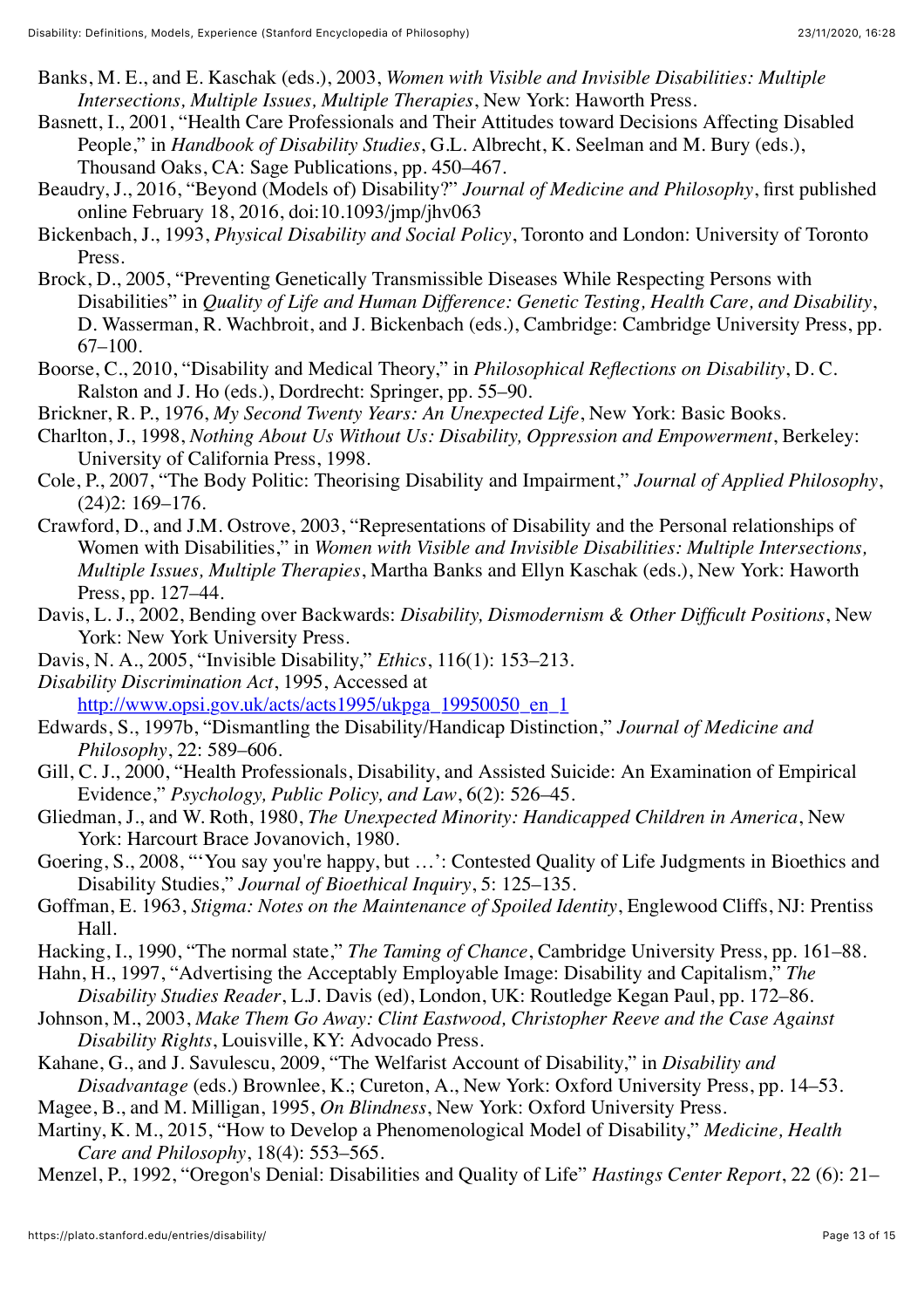25.

- Nordenfelt, L., 1997, "The Importance of a Disability/Handicap Distinction," *Journal of Medicine and Philosophy*, 22: 607–622.
- Oliver, M., 1990, *The Politics of Disablement*, Basingstoke, UK: Macmillan
- Putnam, R. A., 1995, "Why Not a Feminist Theory of Justice?" in *Women, Culture and Development*, Martha Nussbaum and Jonathan Glover eds. Oxford: Clarendon Press, pp. 298–331.
- Safilios-Rothschild, C., 1970, *The Sociology and Social Psychology of Disability and Rehabilitation*, New York: Random House.
- Schneider, J. W., and P. Conrad, 1985, *Having Epilepsy: The Experience and Control of Illness*, Temple University Press.
- Scotch, R. K., and K. Schriner, 1997, "Disability as Human Variation: Implications for Policy," *The Annals of the American Academy of Political and Social Science*, 549(1): 148–159.
- Shakespeare, T., 1996, *The Sexual Politics of Disability*, London, UK: Cassell.
- –––, 2006, *Disability Rights and Wrongs*, London: Routledge.
- Silvers, A., 2003, "On the Possibility and Desirability of Constructing a Neutral Conception of Disability," *Theoretical Medicine and Bioethics*, 24(6): 471–487.
- Stone, K. G., 1997, *Awakening to Disability: Nothing About Us Without Us*, Volcano, CA: Volcano Press.
- Terzi, L., 2004, "The Social Model of Disability: A Philosophical Critique," *Journal of Applied Philosophy*, 21(2): 141
- –––, 2009, "Vagaries of the Natural Lottery? Human Diversity, Disability, and Justice: A Capability Perspective," in *Disability and Disadvantage*, K. Brownlee and A. Cureton (eds.), New York: Oxford University Press, pp. 86–111.
- Tremain, S., 2001, "On The Government of Disability," *Social Theory and Practice*, 27: 617–636.
- UPIAS, 1976, *Fundamental principles of disability*, London: Union of the Physically Impaired Against Segregation.
- Wasserman, D., 2001, "Philosophical Issues in the Definition and Social Response to Disability," *Handbook of Disability Studies*, G.L. Albrecht (ed.), Thousand Oaks, CA: Sage Publications, pp. 219–251.
- Wates, M., 1997, *Disabled Parents: Dispelling of the Myths*, Cambridge, UK: National Childbirth Trust Publishing.
- World Health Organization, 1980, *International Classification of Impairment, Disability and Handicap* (ICIDH), Geneva: World Health Organization.
- –––, 2001, *International Classification of Functioning, Disability and Health* (ICF), Geneva: World Health Organization. [[Available online.](http://whqlibdoc.who.int/publications/2001/9241545429.pdf)]
- Wright, B., 1983, *Physical Disability: A Psychosocial Approach*, 2nd edition, New York: Harper & Row.
- Zola, I. K., 1989, "Toward the necessary universalizing of a disability policy," *The Milbank Quarterly*, 67(2): 401.

## <span id="page-13-0"></span>**Academic Tools**

- [How to cite this entry.](https://plato.stanford.edu/cgi-bin/encyclopedia/archinfo.cgi?entry=disability)
- [Preview the PDF version of this entry](https://leibniz.stanford.edu/friends/preview/disability/) at the [Friends of the SEP Society.](https://leibniz.stanford.edu/friends/)
- **H**<sub>o</sub> [Look up this entry topic](https://www.inphoproject.org/entity?sep=disability&redirect=True) at the [Internet Philosophy Ontology Project](https://www.inphoproject.org/) (InPhO).
- [Enhanced bibliography for this entry](http://philpapers.org/sep/disability/) at [PhilPapers,](http://philpapers.org/) with links to its database.

## <span id="page-13-1"></span>**Other Internet Resources**